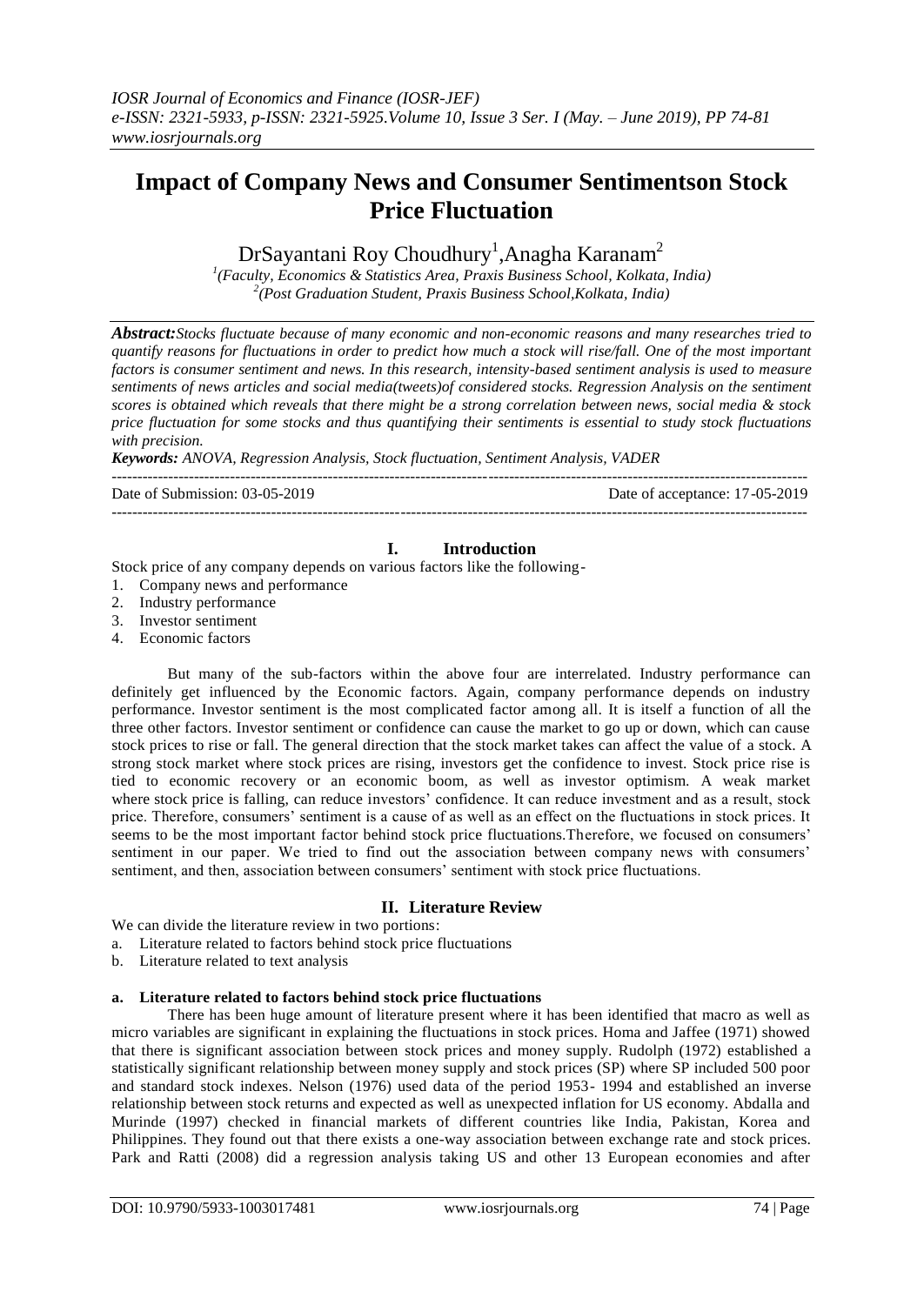considering the data for 1986-2005 showed stock prices are both negatively and positively related with oil prices depending upon the fact whether a country is oil importing country or oil exporting country.

Mukherjee and Naka (1995) used VECM (vector error correction model) on Japanese stock returns and macroeconomic variables and found that stock market was co-integrated with the six dependent variables. Mock (1993) verified that there was a unidirectional causality between interest rates and closing stock prices using ARIMA approach and Granger Causality tests. Weihong Huang and Yu Zhang (2014) examined stock price fluctuation asymmetry, the asymmetry between stock price rise and fall speed. Based on inverse statistics, a new measurement, named as asymmetry index, was proposed to evaluate this asymmetry. They calculated and compared asymmetry indices of historical prices from ten stock markets. It was found that in most stock markets, price fall was faster than price rise; while in China and India, price rise was generally faster than price fall. Arpit Bhargava, Ankush Bhargava, Surbhi Jain (2016) studied the relationship between macro variables such as Inflation, Index of Industrial production(IIP), Money Supply, Oil prices, Exchange rates, Gold prices and Gross domestic product (GDP) and Stock Prices using time series regression. The sample was for the period 2004-2013 on quarterly basis. The study revealed that only Exchange Rate, Oil Prices and Inflation have significant impact over Stock prices.

## **b. Literature related to text analysis**

Several attempts to classify the sentiments present in the text have been done in various sectors such as movie reviews, stocks, recommender systems, product reviews etc. One of such important attempts is to predict the movement of stocks using the sentiments from news and social media. AnushGoel and Arpit Goel (2011) discuss the movement of stock price using Daily Score Computation and Score Mapping on twitter data. In the paper, "which news moves stock prices? A textual analysisby Jacob, Ronen, Shimon and Matthew (2013), an attempt has been made to identify the relationship between stock prices and news. News of each day is first labelled into a group based on bag-of-words concept and a daily score is computed using a standard method of summing the positive and negative words.  $S = (P - N) \div (P + N + 1)$ , where P and N stand for the number of positive and negative words, respectively. The algorithm then checks if stock moves and if there is relevant news labelled on a given day and also analyses the movement as positive or negative using tone of text.

Although the concept is very clearly stated, the algorithm/methodology used is obsolete in today"s world of social media and micro-blogging. These algorithms will not work to identify social media text where lot of information is aggregated in a sentence or two. Also, older lexicons fail to include emoticons and abbreviations which make up a major part of understanding the sentiment of the text.

In "Sentiment Analysis for Indian Stock Market Prediction Using Sensex and Nifty", Aditya Bhardwaj, Yogendra Narayan, Vanraj, Pawan, Maitreyee Dutta (2015), different machine learning and lexicon based approaches were presented to analyse the sentiment in a given text for Indian stock scenario.

As stated by Alexandra Balahur and Ralf Steinberger(2009), The European Commission"s (EC) Joint Research Centre (JRC) has developed a number of news analysis systems. Called the European Media Monitor (EMM), EMM scrapes more than 2200 news sources every day, providing latest news in standard RSS format. EMM also classifies similar news together. Although it is widely used, it fails to consider and compare public opinions on the articles it delivers. An attempt like EMM along with social media sentiments has not been successfully implemented in India yet. This paper explores such an attempt.

VADER (Valence Aware Dictionary for Sentiment Reasoning) by C. J. Hutto, Eric Gilbert (2014), is an approach to classify given text into sentiments considering valence (intensity) of the text. The underlying generalized, valence-based, human curated gold standard sentiment lexicon was built to be made suitable for today"s social media, micro-blogging text which convey a lot of information in a single line using abbreviations, emoticons, punctuation marks etc. Built on top of other famous sentiment analysis algorithms such as SentiWordNet, (Baccianella S., Esuli A., and Sebastiani F. (2010)). In Cryptocurrency Price Prediction Using Tweet Volumes and Sentiment Analysis by Abraham, Jethin; Higdon, Daniel; Nelson, John; and Ibarra, Juan (2018), the authors focussed on volume of tweets along with the sentiments with an assumption that people generally tweet optimistic about Bitcoin. Nevertheless, VADER was used to analyse sentiments on tweets collected about Bitcoin to decide whether to buy or sell.

# **III. Research Question**

A large number of research attempts have been done to explore the reasons behind stock price fluctuations. But, still, it is an important topic to be researched. There are huge numbers of factors behind the ups and downs of the stock prices.

Our research question is to find out whether there is an association between the stock price fluctuations of a company and news related to that particular company appearing in any newspaper and social media.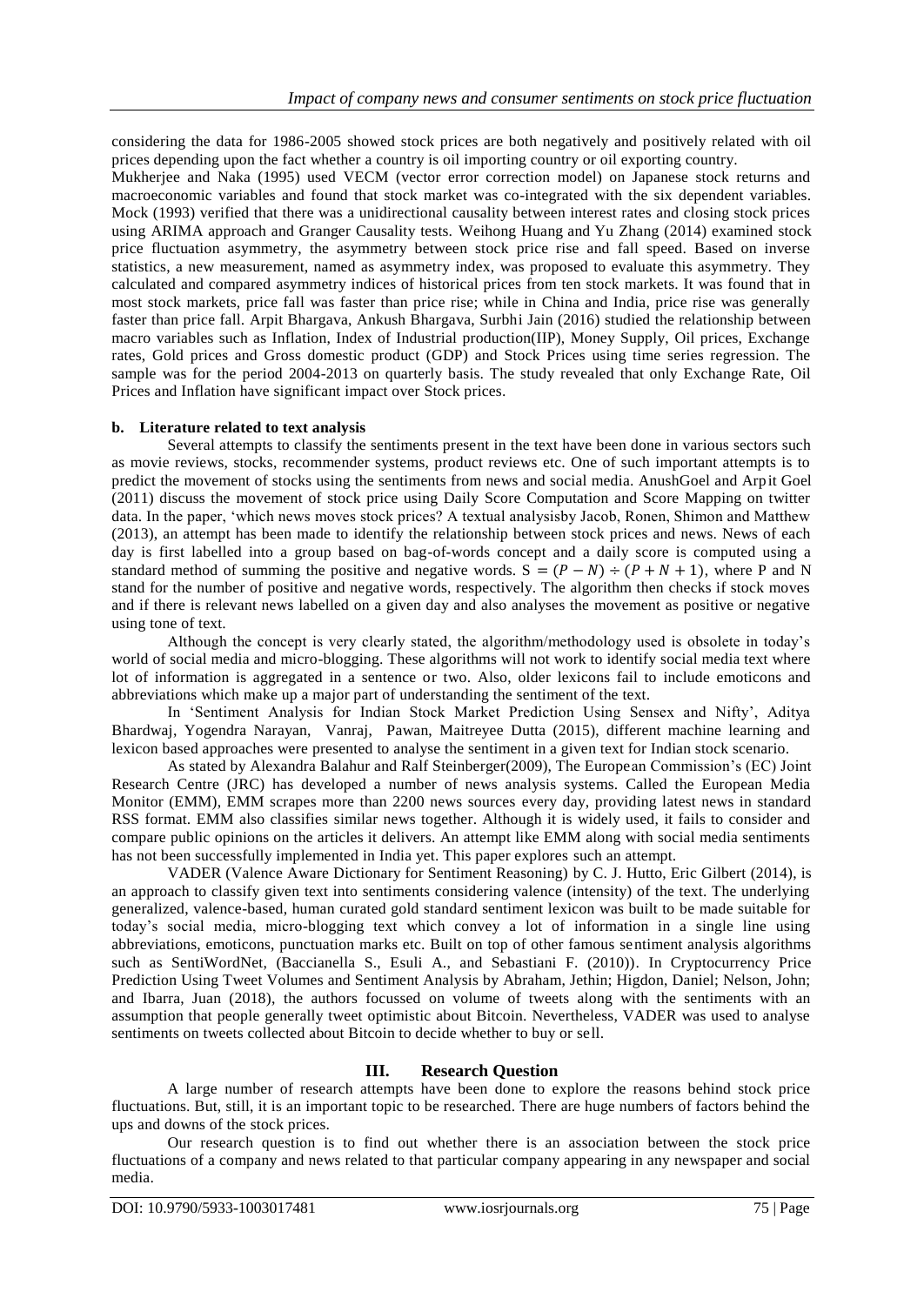#### **The model**

Stock price fluctuation of a company=  $a + b$  (scores generated from the published news on that company)

#### **Hypothesis**

 $H0: b=0$  $H1: b > 0$ 

## **IV. Methodology**

We divided the methodology portion into two parts.

- a. In the first module, after collecting data from twitter, news and google search results, we calculated compound valence based sentiment analysis scores for each data source.
- b. We used regression analysis to understand whether there is any connection between stock price fluctuations and the scores which we obtained in the 1st part.

To test our hypothesis, we considered three different stocks across different sectors as shown in Table 1.

**Table 1:**List of stocks considered for testing the hypothesis HDFC Bank Reliance Industries Tata Steel

#### **4.1 Dataset**

Data is collected from three different sources as follows:

#### **4.1.1 Twitter Data**

Publicly available twitter data from January 1st 2018 to December 31st 2018 is scraped. The scraped data includes username, tweet-id, timestamp, url of the tweet, likes, replies, retweets, text of the tweet and html in the tweet if any. The problem with using the famous twitter API is that it can scrape tweets only for the last 7 days. So, taspinar"stwitterscraper package is used. The python package is installed. The query in twitter scraper to fetch tweets returns tweets in multiples of 20. So, if the start and end date are given in the range of 1 year, and if the maximum number of tweets to fetch is given as 5000, the output does not have uniform number of tweets for all days/months.

In order to solve this problem, the same query is written by considering the time frame in groups of 4 months each and three csv files are separately generated. Table 2 shows the number of rows obtained for each of the three quarters for different stocks. As observed, there is a lot of variation in the number of tweets obtained for considered stocks.

| <b>Table 2:</b> Number of rows obtained for each of the three quarters for stocks considered |                  |                     |            |  |  |  |  |
|----------------------------------------------------------------------------------------------|------------------|---------------------|------------|--|--|--|--|
| Time Range                                                                                   | <b>HDFC</b> Bank | Reliance Industries | Tata Steel |  |  |  |  |
| January - April                                                                              | 3109             | 3562                | 240        |  |  |  |  |
| May - August                                                                                 | 3356             | 4357                | 343        |  |  |  |  |
| September - December                                                                         | 3682             | 4524                | 374        |  |  |  |  |

**Table 2:**Number of rows obtained for each of the three quarters for stocks considered

#### **4.1.2News and Newspaper Data**

News and Newspapers have important micro economic information about the company, they state facts about the company which can cause the stock price to fluctuate. In this section three famous news sources in India are considered which are Economic Times, The Hindu. and NDTV. News archive is scraped for the given date range (January 1<sup>st</sup> 2018 to December 31<sup>st</sup> 2018) for urls of news articles which contain the company name.

For example: The Hindu maintains an archive containing links to daily news and those urls which have the word "hdfc bank" are fetched.

In order to fetch relevant urls, a set of urls are first studied and a regular expression is written which fits all the possibilities. For example: Urls of reliance industries can also contain *ril* apart from the word *relianceindustries*.

For each of the three sources the following steps are performed:

- 1. The archives are scraped, to find urls of the articles which match the regular expression.
- 2. Using the "beautiful soup(bs4)" package, content from these urls is then fetched in a csv file.
- 3. The final csv file for each news source contains the timestamp, text of the article and url.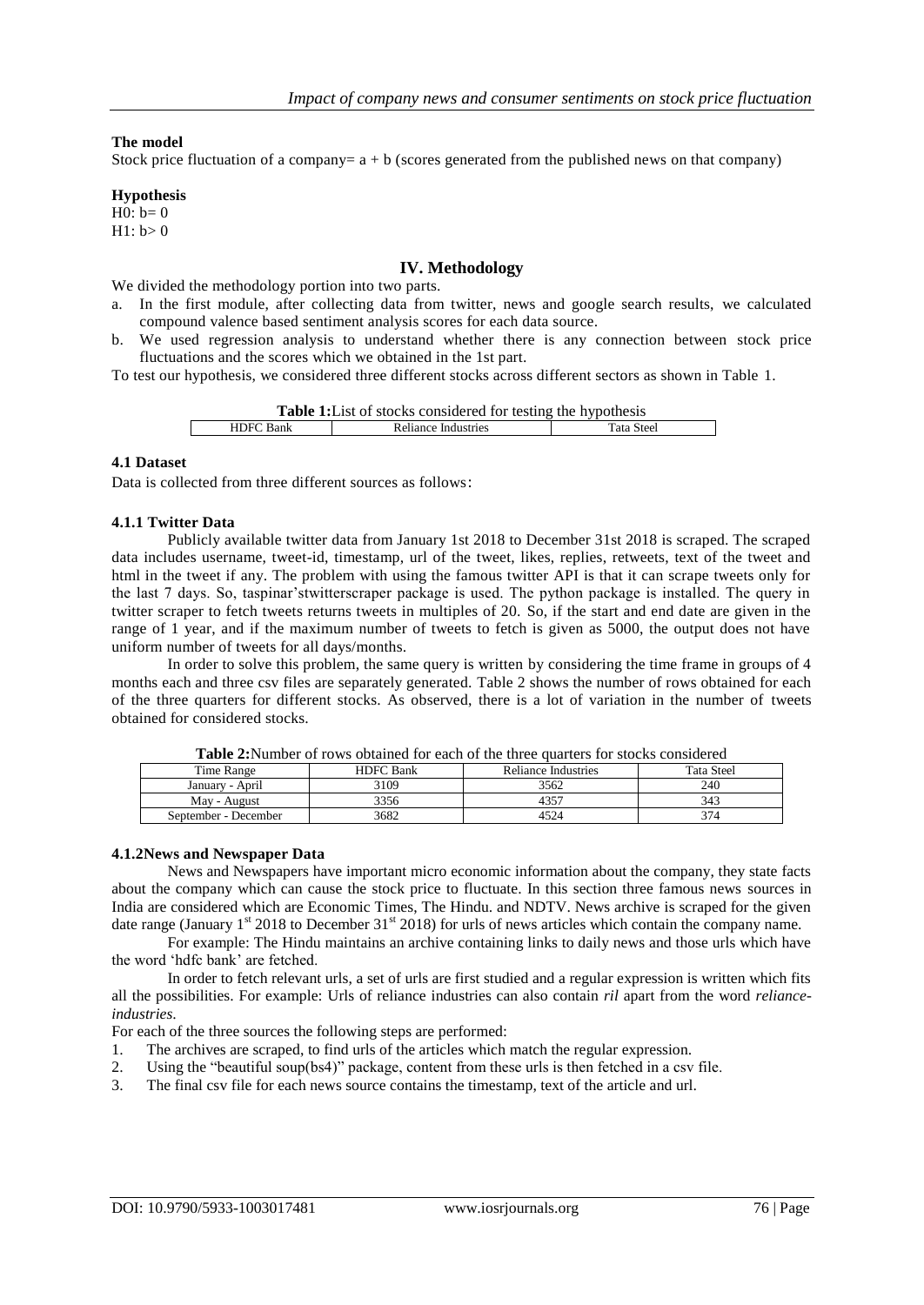Table 3 shows number of articles for tata steel which were fetched from different news sources.

| Source                | Number of articles fetched |  |  |  |  |
|-----------------------|----------------------------|--|--|--|--|
| <b>Economic Times</b> |                            |  |  |  |  |
| NDTV                  |                            |  |  |  |  |
| The Hindu             |                            |  |  |  |  |
|                       |                            |  |  |  |  |

**Table 3:** Number of articles fetched from different news sources for Tata Steel

## **4.1.3 Google Search Data**

Micro events in a company can also influence the price of a stock. These events might not be covered in the daily newspapers but can definitely be found using a web search. To illustrate further, either because of its less importance or space limitations, newspaper and news may let go some news. But, this information could be important for predicting movement of a stock price. To consider this window of possibility, google search results for news dated between January 1st 2018 to December 31st 2018 is obtained and sentiment analysis is performed.

To make obtaining data easier, top five websites which continuously publish news articles are considered which are livemint.com, business today.in, news18.com, reuters.in and moneycontrol.com.

- For each of the given websites, the following steps are performed to obtain the data:
- 1. A python code is written to perform a google search and fetch articles in the given date range. For example: the search string for businesstoday.in is created as: site:businesstoday "hdfc bank"
- 2. A piece of beautiful soup code written scrapes the google search results and fetches the urls.
- 3. The urls are then scraped to fetch the text from the articles.
- 4. Five csv files for each of the websites is obtained which contain small news which might affect the stock price.

## **4.2 Data Pre-processing**

Data collected from different sources has to be pre-processed before feeding it to the sentiment analysis algorithm.

## **4.2.1 Twitter Data**

As shown in Fig 1, a python script is written to read the obtained three csv files in three different data frames. Columns which are not required are dropped and only the timestamp and text of the tweet is retained. An outer join on these three data frames then combines the data into one single data frame.

Finally, a single data frame containing all the tweets is obtained. It is important to note that there can be multiple tweets with the same date. It is retained this way at this stage and later averaged when date is made the index of the data frame. The timestamp variable is converted to Date type in python and strftime() function is used to strip the time values and change the date format to dd-mm-yyyy.A single csv file for a stock with date and text is obtained on which sentiment analysis can be performed.



**Fig 1:** Combining three separate data frames into a single data frame.

## **4.2.2 Newspaper, News Data**

- 1. Each of the three chosen news sources has the text,timestamp and url in a csv file. They are read into separate data frames, the url column is dropped and an outerjoin is performed.
- 2. The timestamp variable is converted to Date type in python and strftime() is used to strip the time values and change the date format to dd-mm-yyyy.

Similar to what was said about twitter data, there can be multiple rows for the same date. A single csv file for a stock with date and text is obtained.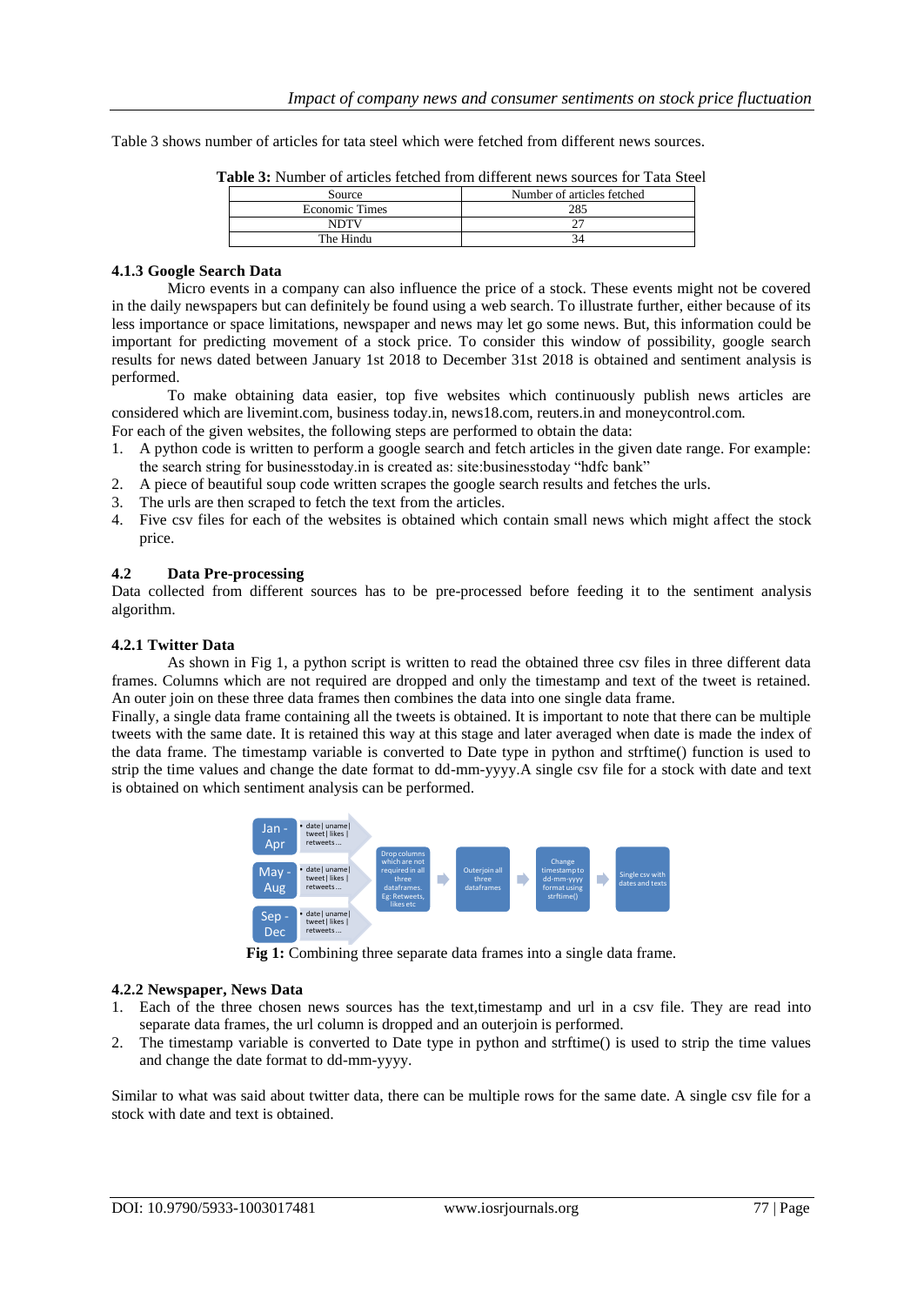## **4.2.2 Google Search Data**

The process used for pre-processing Google search results is similar to News Data. The same method is applied on five csv files obtained from five news sources.

As an end result, there are 3 csv files (twitter, news and google search) for each stock with date and text. In the next step Valence based Sentiment Analysis is performed on the text present in these csv files.

## **4.3 Sentiment Analysis**

## **4.3.1 VADER (Valence Aware Dictionary for Sentiment Reasoning)**

One of the most curious research areas in Natural language processing (NLP) is Sentiment Analysis. Extensive research is going on this area and many solutions are floating around, the accurate way to classify text, especially social media data is still a mystery.

A lot of sentiment analysis approaches (algorithms) depend on underlying sentiment lexicon(dictionary). A sentiment lexicon is just a list of words which are already labelled. But, using these preexisting lexicons to perform sentiment analysis does not suffice because there is a level of intensity associated with the word. For example, ranking "happy" and "ecstasy" with an intensity scale would be more accurate than ranking them both as positive.

Explained by C. J. Hutto, Eric Gilbert (2014),sentiment lexicons are broadly classified as two types:

- 1. Semantic Orientation(Polarity-based) Lexicons
- 2. Semantic Intensity(Valence-based) Lexicons

There are about eleven widely used techniques in these two categories. Examples include LIWC, GI, Hu & Liu in Polarity based and ANEW, SentiWordNet in Valence Based. However, all these have their own shortcomings, the important shortcoming being challenges applying to social media and microblog data.

Use of symbols (emoticons), abbreviations and expressing a lot of information in a few linesmakes understanding the sentiment accurately a tough task. C. J. Hutto, Eric Gilbert (2014), calls this problem contextual sparseness. Using Machine Learning Approaches for sentiment analysis is a daunting task because there is usually not enough text data available to train and test. Moreover, performing training on text data is computationally expensive.This is where VADER serves the purpose to an extent. VADER (Valence Aware Dictionary for sentiment Reasoning) was created by C. J. Hutto, Eric Gilbert (2014).

VADER considers five rules that embody grammar and syntax conventions in order to effectively express the sentiment of given text. They are punctuation, capitalization, degree modifier, contrastive conjunctions and trigram preceding the text.It calculates and groups text into 4 different scores, positive, negative, neutral and compound. So, we not only get if the score is positive or negative, we get the intensity of the score. The score ranges between -1 to +1. So, VADER gives you not just that the text is positive, but also how positive it is.

For example, "The best I can say about the movie was that it was interesting". Here, giving a positive sentiment just because there is the word, interesting does not make sense. VADER gives a compound score based on the intensity of the words surrounding "interesting" and also considers the change in tone of the sentence.

VADER's correlation coefficient shows that it performs as good as human raters. Moreover, as verified, the classification accuracy of VADER is actually better than individual human raters. VADER performs well with emojis, acronyms, microblogs. It can consider multiple sentiments at once.(figurative speech) And, the best part is that the sentiment lexicon has been validated by humans.VADER has been tested against some Machine Learning approaches and it is known to perform equally well, or even better. Moreover, it is simple to implement than training from a huge set of training data

We use VADER to perform sentiment analysis on our pre-processed data sets.

## **4.3.2 Application**

For each of the csv files from three different sources, the following steps are performed:

- 1. VADER offers a polarity scores () function which calculates the valence based sentiment scores. This function is called for each row of the dataframe.
- 2. The text column in each row is dropped and only the four scores(positive, negative, neutral and compound) is appended to each row containing the date.
- 3. A groupby with mean for all the scores for the rows with the same date gives a unique row for each date.
- 4. Making date the index and Re indexing for the missing dates gives a final dataframe which has four columns of scores for each date and NaNs for those dates where there no sentiment scores.
- 5. The final data frame is exported to a csv file.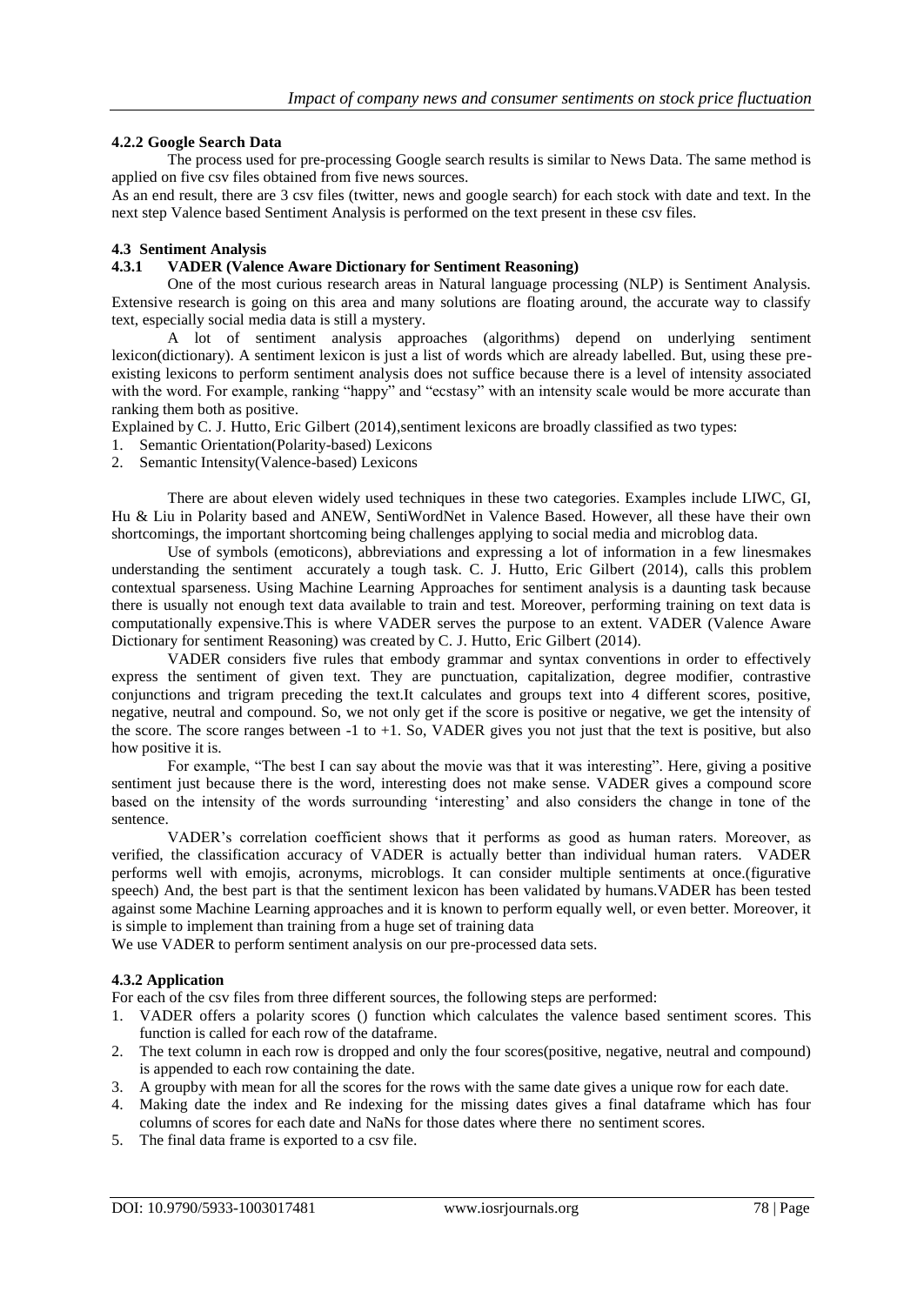The process is shown in Fig 2. The final result consists of three different csv files containing sentiment scores, calculated from three different data sources i.e. twitter, newspapers and google search.



**Fig 2:** Applying VADER on the pre-processed data for the three data source

## **4.4 Regression Analysis**

In the second module, based on the assumption that the effect of a news on the movement of stock price is usually applicable for next 5 days, regression analysis is applied to check if stock prices change based on last 5 day moving average of the obtained sentiment analysis scores.

Stock price fluctuation of a company=  $a + b$  (sentiment analysis scores) (1)

Regression has been done on this above model with three sets of daily data of the year 2018 for three different companies; Tata Steel, Reliance Industries and HDFC Bank. From 6.1 we got the sentiment analysis scores of the three companies. Stock prices for each of the three companies have been regressed on the last 5 day moving average of the obtained sentiment analysis scores.

# **V. Results**

Following tables show the results of the regression analysis. ANOVA tables show the overall model fit and the other table shows the significance of association between text score on stock prices.

**Table 4:** TATA Steel ANOVA

| . |            |                |     |             |       |      |
|---|------------|----------------|-----|-------------|-------|------|
|   | Model      | Sum of Squares | df  | Mean Square | Е     | Sig. |
|   | Regression | 160807.835     |     | 160807.835  | 1.715 | .001 |
|   | Residual   | 3363152.144    | 245 | 13727.152   |       |      |
|   | Total      | 3523959.979    | 246 |             |       |      |

Coefficients

|            |         |                             | Standardized |        |      |
|------------|---------|-----------------------------|--------------|--------|------|
|            |         | Unstandardized Coefficients | Coefficients |        |      |
| Model      |         | Std. Error                  | Beta         |        | Sig. |
| (Constant) | 971.726 | 24.847                      |              | 39.108 | .000 |
| text r     | 43.466  | 12.700                      | .214         | 3.423  | .001 |

**Table 5:**Reliance Industries

ANOVA

| Model      | Sum of Squares |     | Mean Square |       | Sig. |
|------------|----------------|-----|-------------|-------|------|
| Regression | 8753.873       |     | 8753.873    | 2.491 | .116 |
| Residual   | 857608.983     | 244 | 3514.791    |       |      |
| Total      | 866362.856     | 245 |             |       |      |

#### Coefficients

|           |                                    |            | Standardized |          |      |
|-----------|------------------------------------|------------|--------------|----------|------|
|           | <b>Unstandardized Coefficients</b> |            | Coefficients |          |      |
| Model     |                                    | Std. Error | Beta         |          | Sig. |
| Constant) | 617.564                            | 9.719      |              | 63.539   | .000 |
| text      | $-16.339$                          | 10.353     | $-.101$      | $-1.578$ | .116 |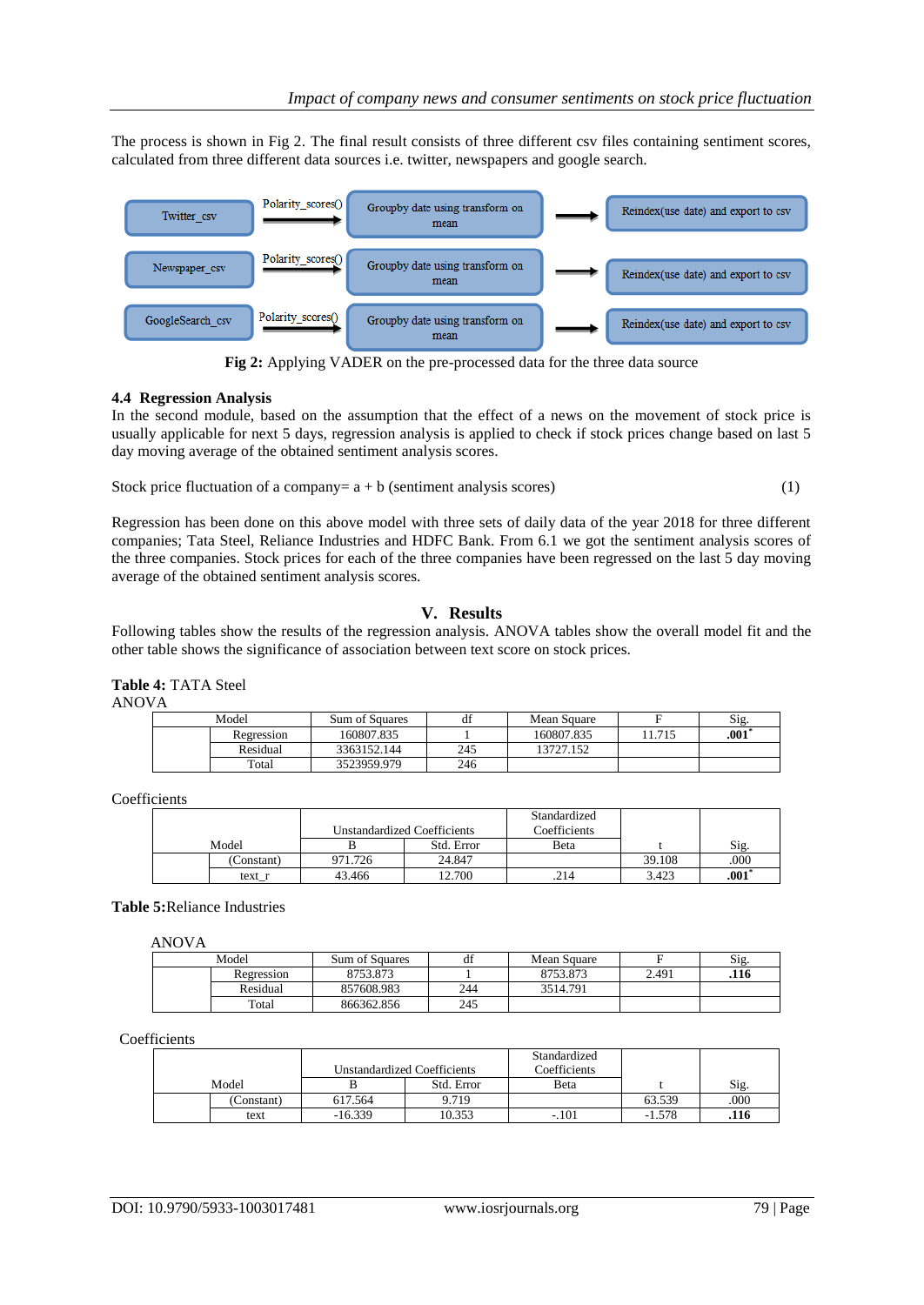#### **Table 6:**HDFC Bank

ANOVA

| Model      | Sum of Squares |     | Mean Square |       | Sig.    |
|------------|----------------|-----|-------------|-------|---------|
| Regression | 37285.545      |     | 37285.545   | 4.004 | $.047*$ |
| Residual   | 2281641.059    | 245 | 9312.821    |       |         |
| Total      | 2318926.605    | 246 |             |       |         |

#### Coefficients

|            |                                    |            | Standardized |         |       |
|------------|------------------------------------|------------|--------------|---------|-------|
|            | <b>Unstandardized Coefficients</b> |            | Coefficients |         |       |
| Model      |                                    | Std. Error | Beta         |         | Sig.  |
| (Constant) | 1993.897                           | 13.140     |              | 151.743 | .000  |
| text       | 19.389                             | 9.690      | $-1$         | 2.001   | .047* |

The results show there is a significant relationship between stock price and scores generated through the published news in case of Tata Steel and HDFC Bank ( $\langle 0.05 \rangle$ ). Therefore, in these two cases, H1: b> 0 is true. That implies there is a statistically significant direct association between text scores and stock prices. For reliance industries, the relationship is insignificant (.116). Thus, for this company, H0: b= 0 is true. Therefore, the ups and downs of stock prices of Reliance Industries are not significantly influenced by the sentiment/text scores.

#### **VI. Conclusion**

The volatility of stock prices is a complex function of many influencing factors. One factor is definitely the "consumers" behavior". There is some obvious impact of the different published news about a company on the stock purchasing behavior of a consumer. For HDFC Bank and for Tata Steel, this impact is significant on the purchasing behavior and as a result it influences the stock prices of these two companies. The association between these two is positive and this implies stock prices go up when test scores are high. On the other hand, in case of Reliance Industries this factor is weak; it is not significantly influencing the purchasing behavior of the consumer as well as the movement of stock prices.

Although we cannot make a strong statement yet about "if and how much" would a stock fluctuate when it appears in news and social media, we should definitely consider sentiments of news and social media as one of the important influencing factors when performing analysis. By this one can predict the movement of stock prices with more precision.

#### **References**

- [1]. Arpit Bhargava, Ankush Bhargava, Surbhi Jain (2016); Factors Affecting Stock Prices in India: A Time Series Analysis; *IOSR Journal of Economics and Finance (IOSR-JEF), e-ISSN: 2321-5933, p-ISSN: 2321-5925.Volume 7, Issue 4. Vol. I (Jul. - Aug. 2016), PP 68-71.*
- [2]. Issam Abdalla and Victor Murinde (1997); Exchange rate and stock price interactions in emerging financial markets: evidence on India, Korea, Pakistan and the Philippines*; [Applied Financial Economics,](https://econpapers.repec.org/article/tafapfiec/) 1997, vol. 7, issue 1, 25-35*.
- [3]. J. Allan Rudolph (1972); TheMoney Supply and Common Stock Prices;*Financial Analysts Journal; Vol. 28, No. 2 (Mar. - Apr., 1972), pp. 19-25.*
- [4]. Kenneth E Homa and Dwight M Jaffee(1971); The Supply of Money and Common Stock Prices; *[Journal of Finance,](https://econpapers.repec.org/article/blajfinan/) 1971, vol. 26, issue 5, 1045-66.*
- [5]. Nelson C (1976), "Inflation and Rate of Returns on Common Stocks*", Journal of Finance, Vol. 31, pp. 471-483.*
- [6]. Park Jungwook and Ronald A. Ratti (2008); Oil price shocks and stock markets in the U.S. and 13 European countries; *Energy Economics; 30 (5): 2587-608.*
- [7]. Tarun K. Mukherjee, Atsuyuki Naka (1995); Dynamic Relations between Macroeconomic Variables and the Japanese Stock Market: an application of a vector error correction model; *The Journal of Financial Research, [volume18,](https://onlinelibrary.wiley.com/toc/14756803/1995/18/2) issue2, Pages 223-237.*
- [8]. WeihongHuangand Yu Zhang (2014); Asymmetry Index of Stock Price Fluctuations; *Journal of Global Economy; Vol. 2(3): 118*
- [9]. Anshul Mittal and Arpit Goel(2011); *Stock Prediction Using Twitter Sentiment Analysis; Stanford CS229 projects.*
- [10]. Jacob Boudoukh, Ronen Feldman, Shimon Kogan, Matthew Richardson(2013), Which news moves stock prices?A textual analysis; *National Bureau of Economic Research, Inc. ; NBER Working Papers 18725.*
- [11]. Aditya Bhardwaj, Yogendra Narayan, Vanraj,Pawan, Maitreyee Dutta(2015);Sentiment Analysis for Indian Stock Market Prediction Using Sensex and Nifty; *Procedia Computer Science, Volume 70, pp. 85-91.*